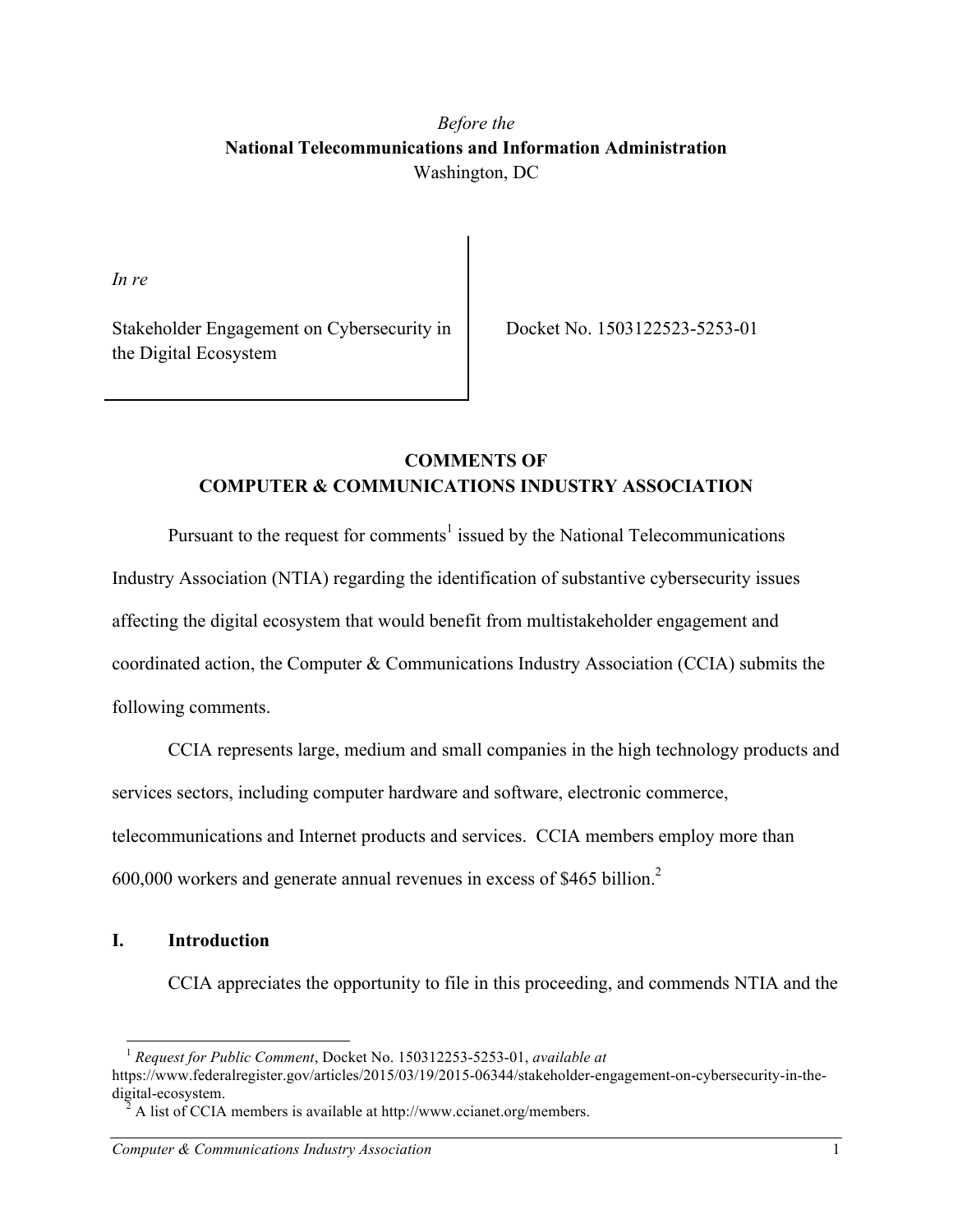Internet Policy Task Force for turning their expertise to encouraging stakeholder engagement on cybersecurity in the digital ecosystem. As NTIA is aware, certain topics and problems in data management and cybersecurity better lend themselves to a multistakeholder process than others. It is important to focus on those areas where NTIA's expertise as a convening organization can be best leveraged.

In particular, CCIA believes a focus on issues where a collective action problem is currently preventing the wide-adoption of existing solutions, or where broadly accepted best practices have not penetrated or been implemented by small and medium enterprises, would be most effective. Increasing the overall level of knowledge across the stakeholder group is also important. Only by first understanding the state of current threats to the digital ecosystem can stakeholders identify potential policy gaps in this ongoing effort, and then develop best practices to meet the needs of the rapidly evolving threat landscape.

## **II. Particular topics of interest to a future multistakeholder cybersecurity process**

## Identity Theft and Secure Identities

The success of the digital economy is dependent in large part on the ability of Internet companies to keep their users' personal information secure in cyberspace. One of the earliest government reports on the viability of the Internet as a platform for commerce said, in 1997, "[i]f Internet users do not have confidence that their communications and data are safe from unauthorized access or modification, they will be unlikely to use the Internet on a routine basis for commerce<sup>"3</sup>

Web security is essential to ensure that consumers have trust in the Internet services they choose to use. Cyber attacks have left the personal data of American citizens vulnerable to

 <sup>3</sup> White House, *A Framework for Global Electronic Commerce*, *available at* http://clinton4.nara.gov/WH/New/Commerce/read.html.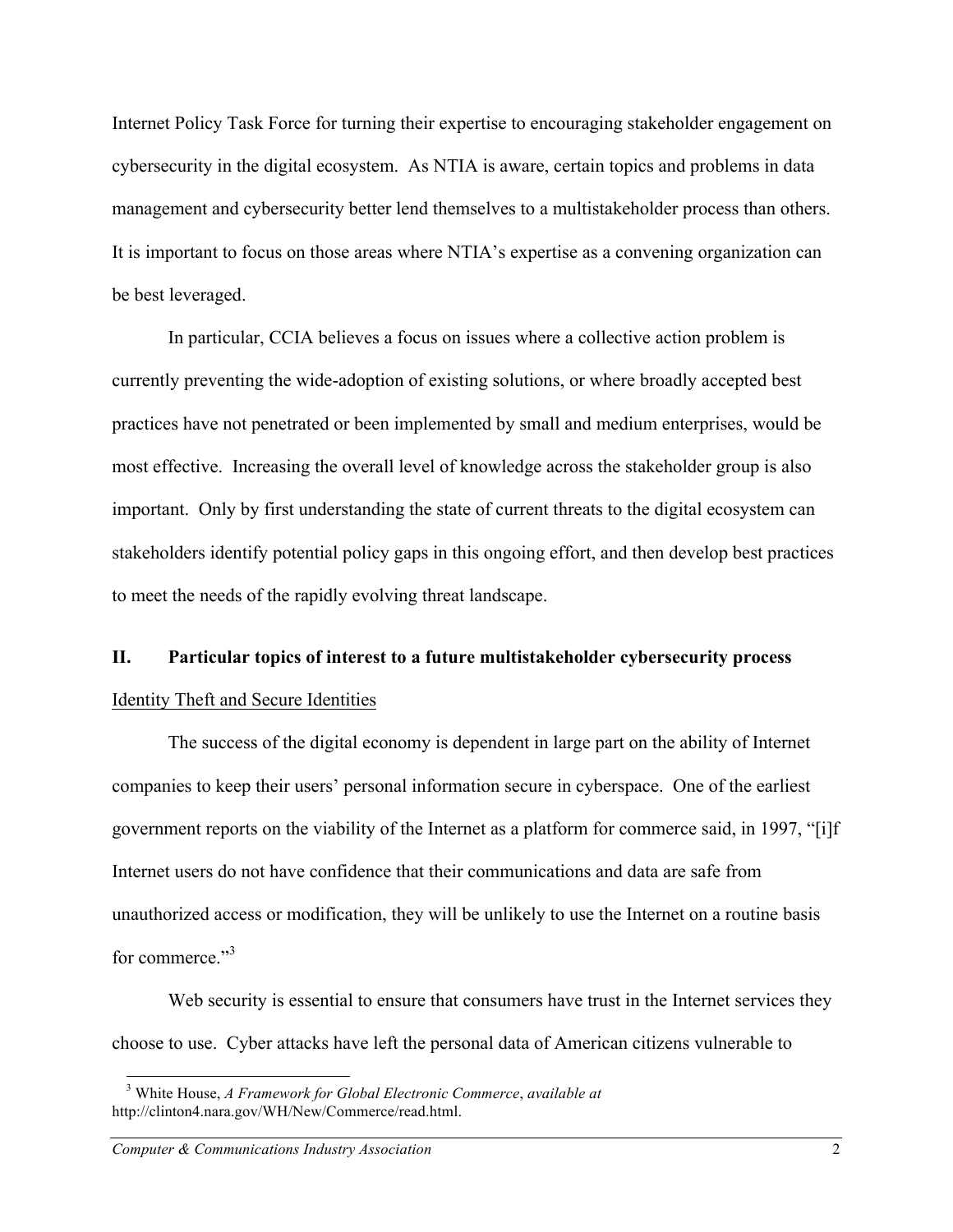hackers and cyber-criminals, exposing them to the very real threats of identity theft, account takeover and cyber fraud, in many cases leading to real financial harm, and creating a potential disincentive to widespread adoption of Internet business models.

A Commerce-led multistakeholder process focusing on secure identities and identity theft mitigation would be an effective forum for increasing the understanding and utilization of multifactor authentication tools. NTIA should focus such efforts in part on building consensus around a set of guidelines for stronger authentication protocols and other means to combat identity theft. A strong starting point for such an initiative could be the work done by the FIDO Alliance, which has developed technical specifications designed to authenticate users with a reduced reliance on passwords.<sup>4</sup>

#### Botnet and Malware Mitigation

Consumers continue to be subject to a range of cybersecurity issues that they are not able to effectively protect against solely through their own actions. Malware can be delivered to an increasing range of personal devices through a variety of means, thereby undermining confidence in the digital economy and results in significant costs to consumers and digital industry. Given the array of attack vectors and increasingly large potential attack surface, mitigating concerns related to malware and botnets will require collective action, including efforts from ISPs, security software providers, cloud hosting providers, consumers and others. A multistakeholder process that allows for the perspectives of each of these vulnerable but necessary participants in the digital commerce ecosystem is a natural venue to discuss methods to mitigate threats.

 <sup>4</sup> FIDO Alliance, *About the Fido Alliance*, *available at* https://fidoalliance.org/about/overview/.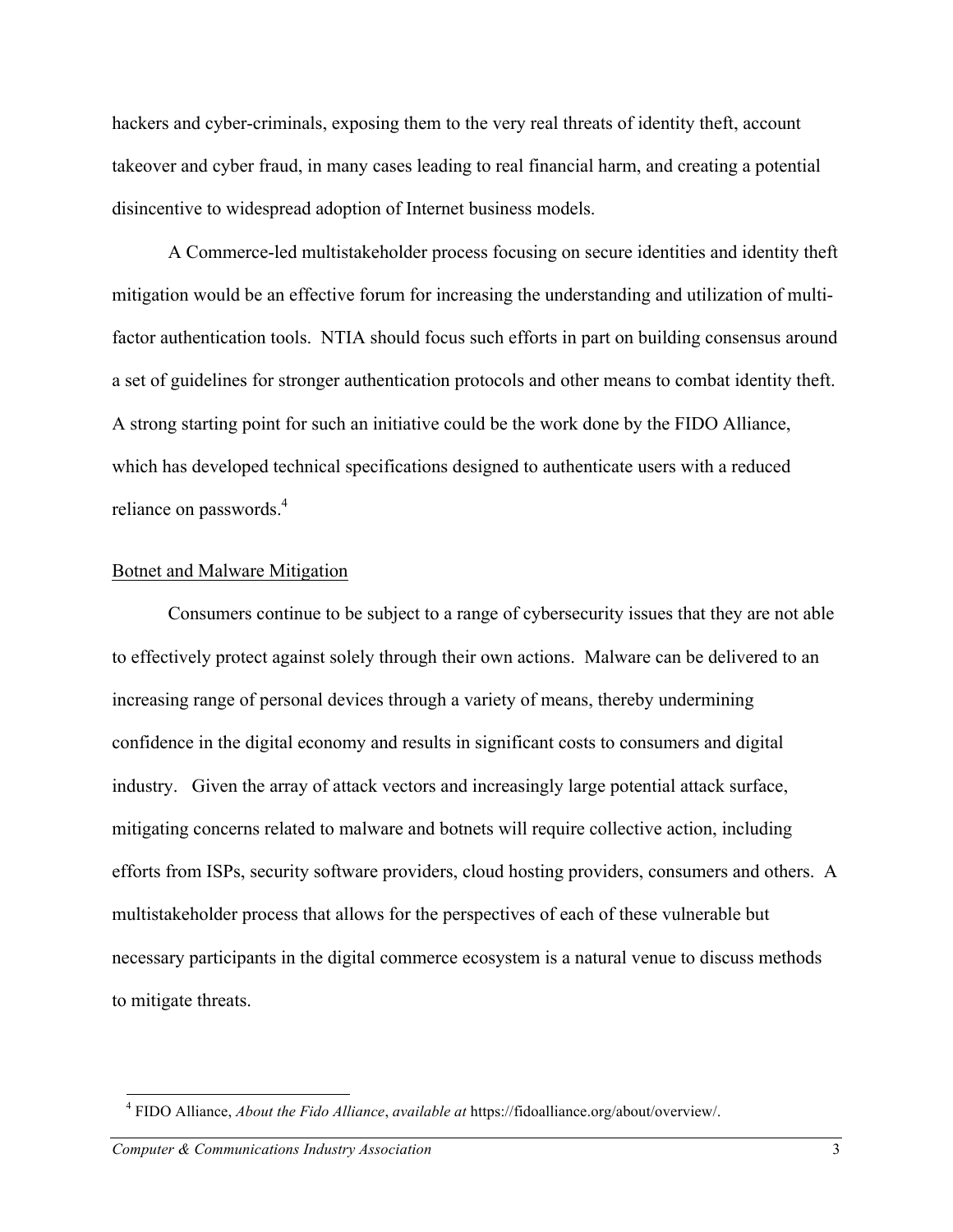To avoid redundancy, any work done by a multistakeholder process focusing on botnet and malware mitigation should build upon prior work. In this case, the Department of Commerce's Industry Botnet Group (IBG) produced a set of principles aimed at managing the growing botnet problem through collective action, with an aim to educate users and report on lessons learned.<sup>5</sup> The collected knowledge of this effort would be particularly informative to a future multistakeholder process on botnet mitigation, which could help disseminate best practices to end-users, including small enterprises and consumers.

## Core Internet Infrastructure, Vulnerability Disclosure

Considerable prior work has been done at within the federal government on the proper implementation of secure Internet infrastructure protocols and vulnerability disclosure. In the former category, the National Institute of Standards and Technology (NIST) has prepared guides for the deployment of the Secure Domain Name System (DNSSEC), improvement of Border Gateway Protocol (BGP) security, and the use of Transport Layer Security (TLS) in networks.<sup>6</sup> Similarly, the National Infrastructure Advisory Council at the Department of Homeland Security developed early recommendations for appropriate vulnerability disclosure protocols.<sup>7</sup> NTIA should consider working to adapt this early work for consumption by less technically sophisticated stakeholders in a future process.

National Institute of Standards and Technology (Sept. 2013), *available at* http://nvlpubs.nist.gov/nistpubs/SpecialPublications/NIST.SP.800-81-2.pdf; Rick Kuhn *et al*., *Border Gateway Protocol Security*, National Institute of Standards and Technology (July 2007), *available at* http://www.nist.gov/customcf/get\_pdf.cfm?pub\_id=51195; and Tim Polk *et al*., *Guidelines for the Selection, Configuration, and Use of Transport Layer Security (TLS) Implementations*, National Institute of Standards and Technology (April 2014), available at http://nvlpubs.nist.gov/nistpubs/SpecialPublications/NIST.SP.800-52r1.pdf.<br><sup>7</sup> John Chambers *et al.*, *Final Report and Recommendations by the Council on Vulnerability Disclosure* 

 <sup>5</sup> Industry Botnet Group, *Principles for Voluntary Efforts to Reduce the Impact of Botnets in Cyberspace* (Sept. 2013), *available at* http://industrybotnetgroup.org/principles/. <sup>6</sup> *See e.g.* Ramaswamy Chandramouli and Scott Rose, *Secure Domain Name System (DNS) Deployment Guide*,

*Framework*, National Infrastructure Advisory Council, *available at* https://www.dhs.gov/xlibrary/assets/vdwgreport.pdf.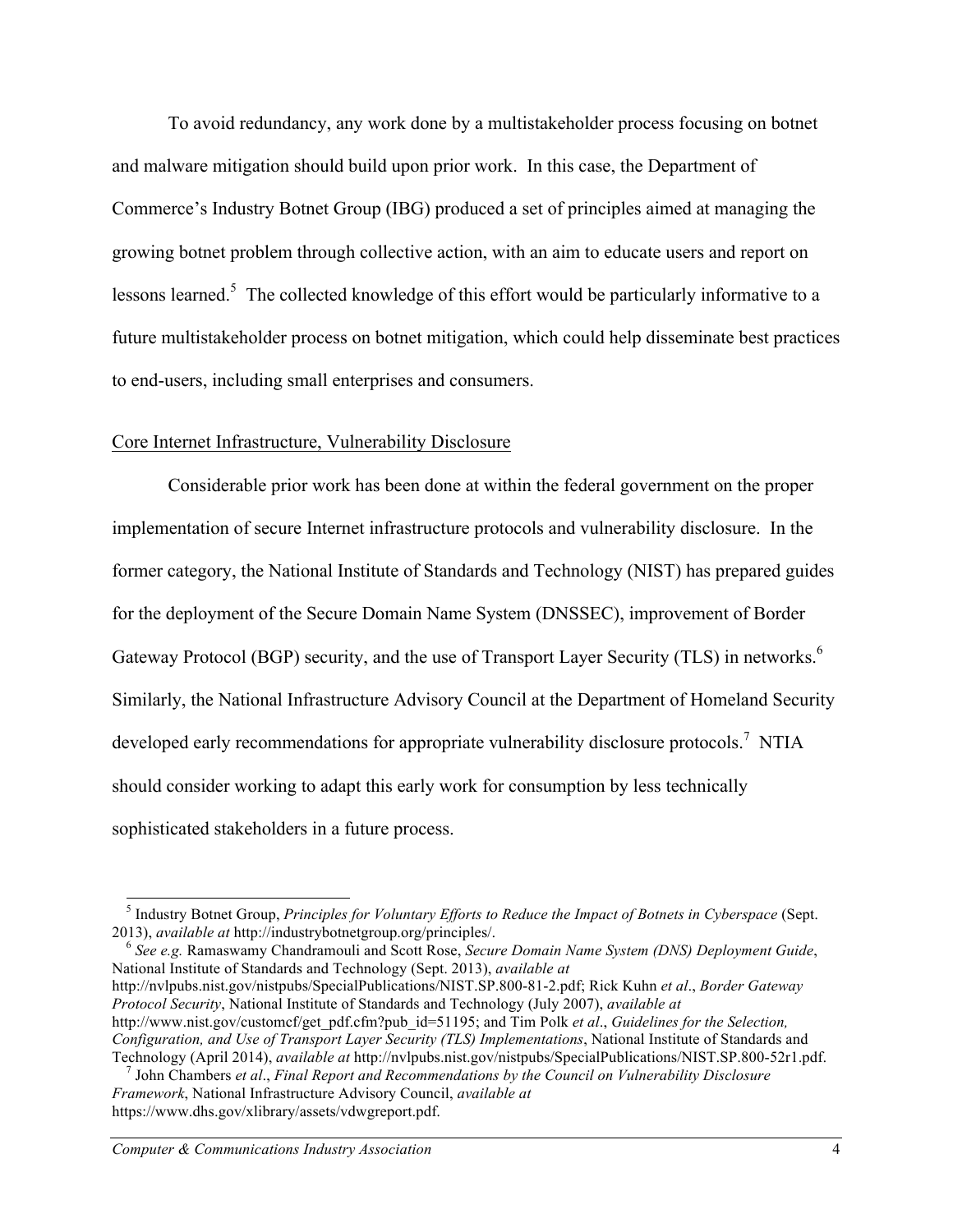## Privacy

NTIA currently has a series of multistakeholder processes that address privacy-related issues. $\delta$  Those should continue to be the primary mechanism through which stakeholder input is sought and best practices are developed. Should privacy be implicated in the context of NTIA's cybsecurity-focused process, it should look to prior work addressing privacy in a system security context, such as the NIST Cybersecurity Framework.<sup>9</sup>

## **III. Prior work by other expert organizations on cybersecurity**

NTIA should also be cognizant of and deferential to the extensive ongoing cybersecurity-

related work at standards bodies and other international participatory organizations. These

include, but are not limited to:

- Internet Engineering Task Force
- Worldwide Web Consortium
- IEEE
- ISO/IEC
- Wi-Fi Alliance
- Bluetooth SIG
- Consumer Electronics Association
- Telecommunications Industry Association
- 3GPP
- FCC Communications, Security, Reliability, and Interoperability Council
- INCITS/ANSI
- Linux Foundation
- Open Web Application Security Project
- PCI Security Standards Council
- RASA Security for Business Innovation Council
- IT Sector Coordinating Council
- IT-ISAC

 <sup>8</sup> Nat'l Telecomm. & Info. Admin., *Privacy Multistakeholder Process: Mobile Application Transparency* (Nov. 2013), *available at* http://www.ntia.doc.gov/other-publication/2013/privacy-multistakeholder-process-mobileapplication-transparency; Nat'l Telecomm. & Info. Admin., *Privacy Multistakeholder Process: Facial Recognition Technology* (April 2015), *available at* http://www.ntia.doc.gov/other-publication/2015/privacy-multistakeholderprocess-facial-recognition-technology. <sup>9</sup> Nat'l Inst. of Standards & Tech., *Framework for Improving Critical Infrastructure Cybersecurity* (Feb. 2014) at

<sup>15,</sup> *available at* http://www.nist.gov/cyberframework/upload/cybersecurity-framework-021214.pdf.